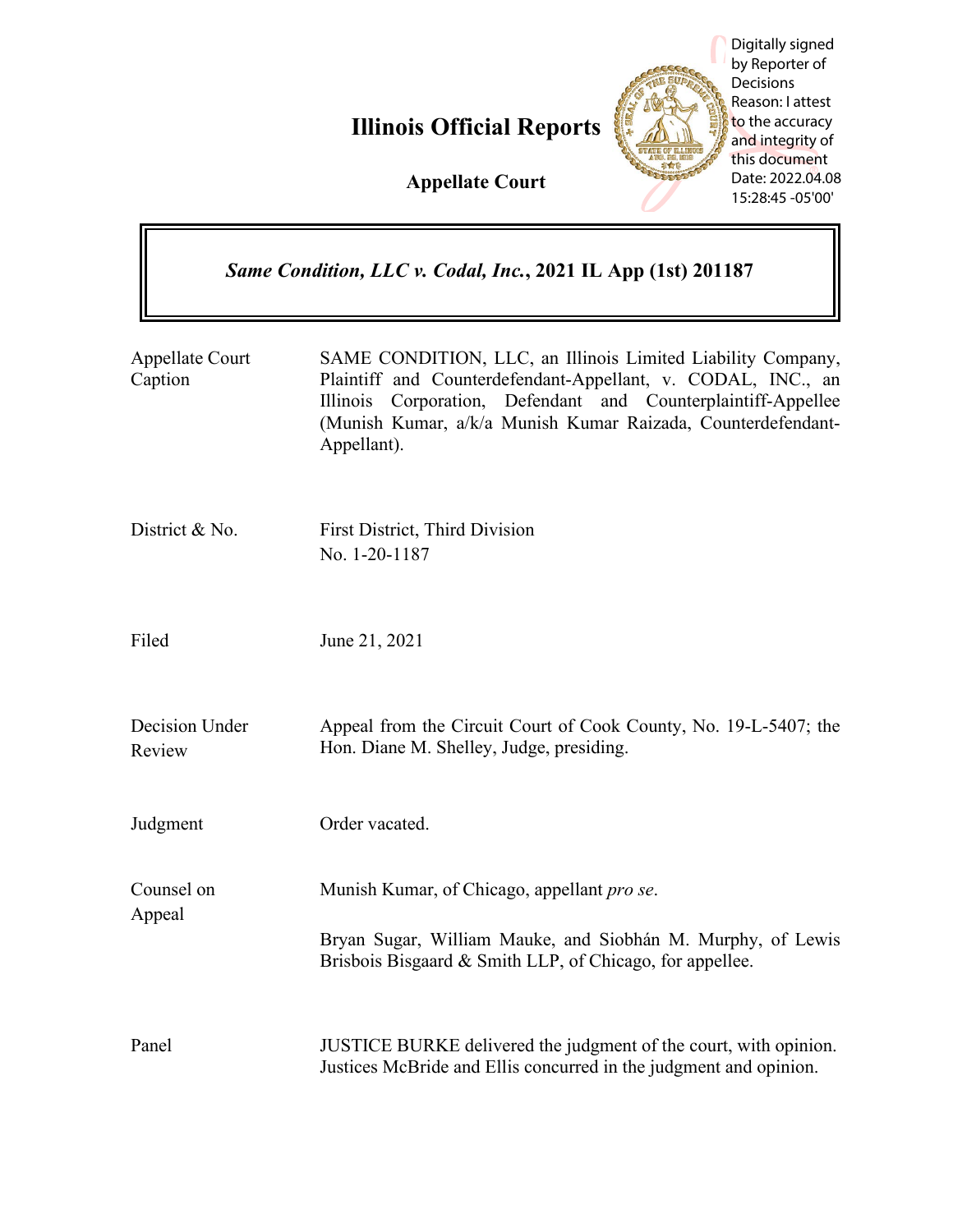#### **OPINION**

¶ 1 After a business relationship between Codal, Inc. (Codal), and Same Condition, LLC (Same Condition), soured, Same Condition sued Codal for breach of contract, among other claims. Codal then countersued Same Condition and its president, Munish Kumar, raising various claims, including ones sounding in defamation based on critical comments and reviews that Same Condition and Kumar had posted online. As the litigation progressed, Same Condition and Kumar continued posting critical comments and reviews online about Codal and its chief executive officer, Keval Baxi, which resulted in Codal filing motions for a preliminary injunction and temporary restraining order to have Same Condition and Kumar cease their online campaign. Although the circuit court denied those motions, it utilized its inherent authority to manage its cases and prohibited Same Condition and Kumar from making any additional posts online about Codal.

¶ 2 Same Condition and Kumar have appealed the circuit court's order as an unconstitutional abridgment on their right to free speech under both the first amendment of the United States Constitution (U.S. Const., amend. I) and article I, section 4, of the Illinois Constitution (Ill. Const. 1970, art. I,  $\S$  4). Because we agree that the court's order is unconstitutional, we vacate that order.

### ¶ 3 I. BACKGROUND

¶ 4 Codal is a corporation that provides personnel with expertise in the fields of systems integration, information technology consulting, and systems development. Same Condition is a company that intended on creating a web-based, medical patient-centered software application. In June 2017, Same Condition hired Codal to develop that software application. According to Same Condition's interpretation of their agreement, Codal was supposed to deliver the software application to it by January 2018. But, by January 2018, Codal had failed to deliver the application. And, in July 2018, when Codal had delivered the software application, Same Condition believed the application was incomplete, substandard, rife with errors and bugs, and inadequate to be released publicly. According to Same Condition, by October 2018, Codal indicated that it needed at most 100 more hours of work to complete the application to Same Condition's specifications.

¶ 5 Eventually, in May 2019, after the software application allegedly did not meet Same Condition's standards, it sued Codal for breach of contract, fraud, and unjust enrichment. Two months later, Codal answered Same Condition's complaint and denied the chief allegations therein. Codal also raised several affirmative defenses and brought counterclaims, including breach of contract for Same Condition's failure to pay an invoice of \$30,750.

¶ 6 In August 2019, Codal, with leave from the circuit court, filed its first amended counterclaims. Codal added claims for defamation *per se*, defamation *per quod*, a violation of the Uniform Deceptive Trade Practices Act (Deceptive Practices Act) (815 ILCS 510/1 *et seq.* (West 2018)) and commercial disparagement against Same Condition and Kumar, Same Condition's president. All four counterclaims were based on online posts from Kumar and Same Condition about Codal's performance and business integrity. Codal attached these posts as exhibits to its first amended counterclaims.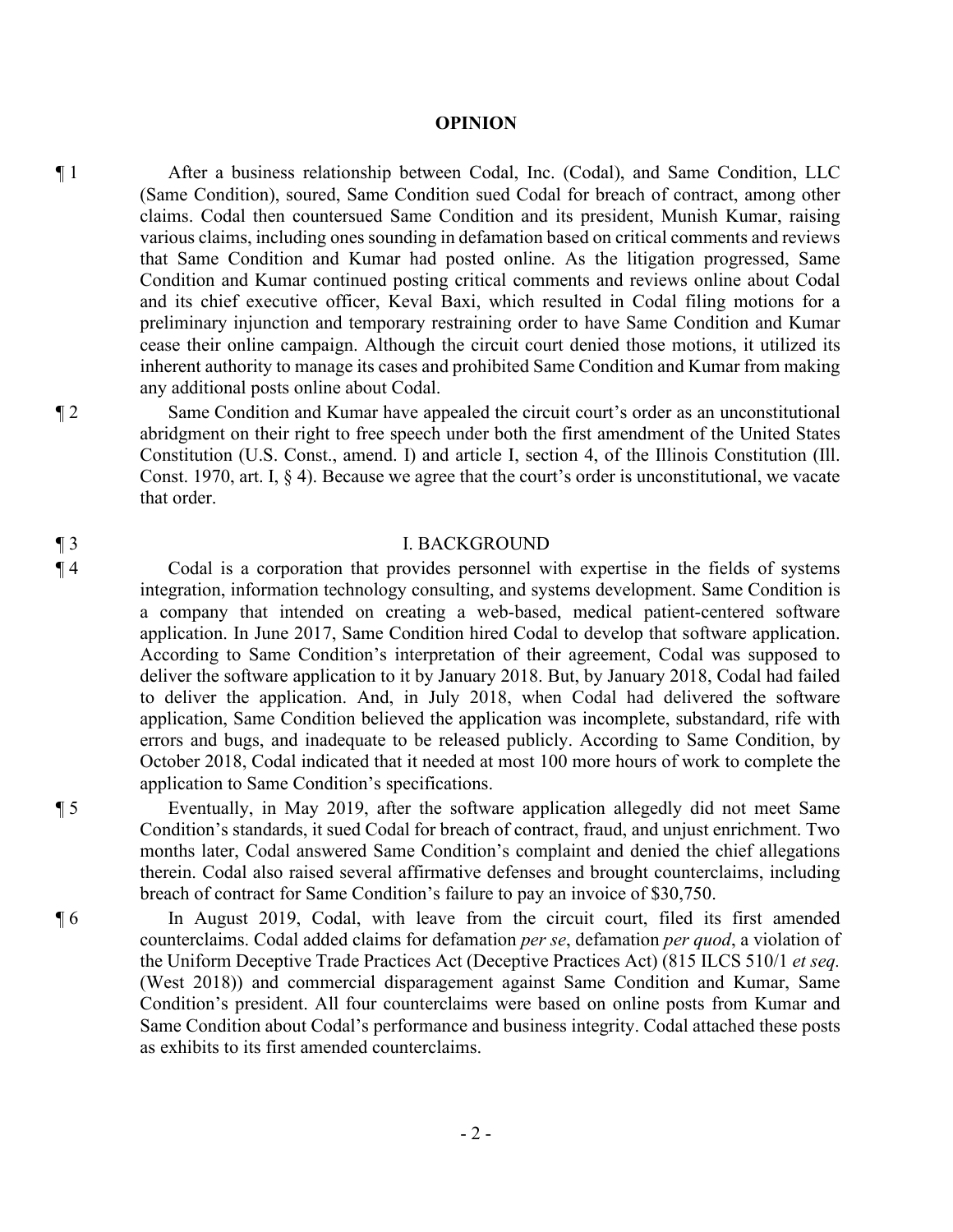¶ 7 One exhibit showed a comment on a post from Codal's LinkedIn page, where Kumar stated that he hired Codal to build an "ambitious" software platform and "gave them a huge sum" but the project was not completed on time and the platform that was completed was defective. Kumar added that he had to hire a third-party quality assurance tester to test Codal's platform and remarked that it was:

> "more than clear that Codal lacks the technical expertise to build the software or our specifications. It was not a small platform (technically, but then we hired Codal because they assured that have the required skill sets to accomplish the kind of work it requires. And they asked is premium cost, which we kept paying as bills kept coming). But Codal has not been able to hand over the platform to us now. Harassed and frustrated by Codal's highly unethical business practices, we had to drag them to court in Chicago in 2019."

¶ 8 Another exhibit showed that, in July 2019, Same Condition's Twitter account replied to various tweets from Codal's Twitter account. In some of these replies, Same Condition remarked that Codal had "cheated" the company, delivered a "half-cooked buggy platform," provided a "nightmare experience," and overall exhibited "[v]ery unethical business practices." In addition to Codal being tagged in the replies, other companies' Twitter accounts were as well. Additional exhibits showed that, in July 2019, Kumar left similarly negative reviews on Codal's Google page, its Better Business Bureau page, and its Clutch page.

¶ 9 Same Condition and Kumar subsequently filed their own answer and affirmative defenses to Codal's counterclaims. In that filing, Same Condition and Kumar admitted that the referenced social media posts had been posted by them, but they denied that any of the posts contained false statements. As the litigation proceeded from 2019 to 2020, the parties conducted discovery.

¶ 10 In February 2020, Same Condition and Kumar filed a motion for an extension of time to answer Codal's requests to admit. The next month, Codal filed a response opposing their motion for an extension of time and to expedite the circuit court's ruling on the motion. In Codal's response, it observed that Same Condition and Kumar had "embarked on an extensive campaign of posting new defamatory content on social media." Codal highlighted that Same Condition changed its Twitter biography to state that it was "[a] Global Health Community that failed to start because  $@$ GoCodal messed up our software product. Seeking justice from Chicago-based #Codal and its CEO @kevalbaxi." Additionally, Codal asserted that Same Condition and Kumar had contacted Codal's former clients, potential clients, past employees, and current employees in order to defame Codal and Baxi, its chief executive officer. Codal attached to its response a declaration from Baxi, who averred to the various actions allegedly taken by Same Condition and Kumar. Baxi pointed out that Same Condition and Kumar's social media campaign included them "making negative and disparaging comments on all of Codal's online postings." Baxi noted that Codal's "online presence [was] critical" to its business and asserted that Same Condition and Kumar's "actions have prevented Codal and [him]self from maintaining said online presence as we are unable to issue necessary press release, important marketing materials, or post even unrelated social media content as [Same Condition and Kumar] respond to any online post with negative and defaming comments." Baxi further highlighted a chronological list of the social media posts and comments from Same Condition and Kumar directed at Codal and Baxi that he and his company had created.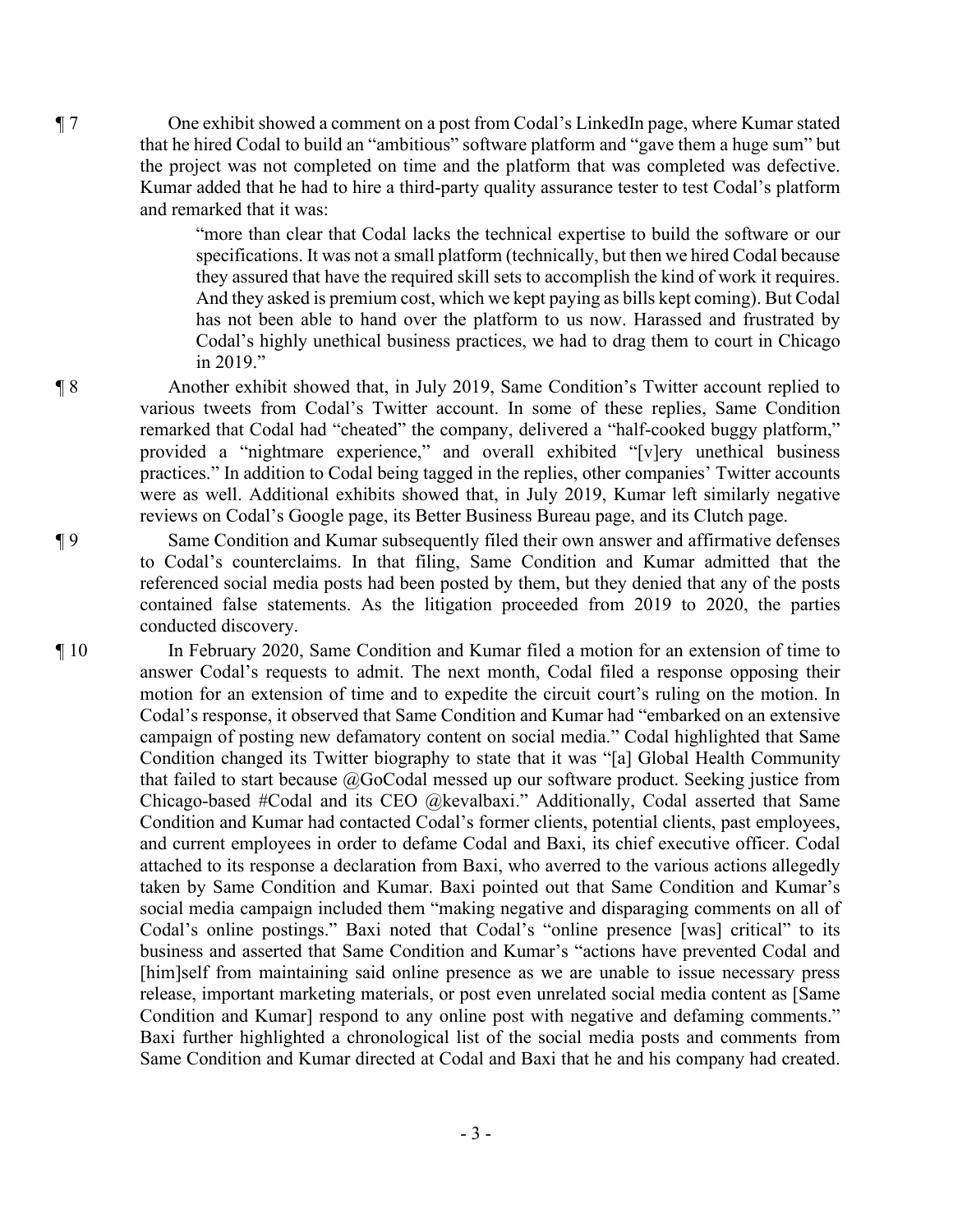According to that list, Same Condition and Kumar had commented about Codal and Baxi 69 times from February 17, 2020, to March 2, 2020, on Twitter, LinkedIn, and Google.

¶ 11 For example, in a two-day stretch from February 17 to February 18, 2020, Same Condition tweeted the following from its account:

> " $@$ gocodal  $@$ mobileappdaily We had a very bad experience with  $@$ Gocodal. They charged us hefty amounts and 3 years have passed, wanted to dump a buggy half cooked website on us. We refused and dragged them to court. #Codal"

> " $@$ gocodal  $@$ AppDevFirms Codal did not complete our project, whatever the software they built for us, was half cooked and full of problems. We had a horrible experience with them. #Codal"

> "@AppDevFirms @gocodal @hyperlinkinfo @hashrocket @palantir @orbiteers @myplanet @prometsource @Realnets @educoweb @cre8inc Codal NOT only failed to develop our software platform properly, they usurped our money and refused to listen to our concerns. Left with no option, we had to drag #Codal to a Chicago court. Now Codal playing legal games rather than addressing the issues."

> "@AppDevFirms @gocodal @hyperlinkinfo @hashrocket @palantir @orbiteers  $(a)$ myplanet  $(a)$ prometsource  $(a)$ Realnets  $(a)$ educoweb  $(a)$ cre8inc See how #Codal is playing out now! They Blocked us on Twitter. Sir  $\omega$  gocodal, you need to listen to the grievances of your customer rather than blocking. Bad business ethics!"

> "My struggle with  $@$ goCodal company. They have failed to deliver my product. Codal is technically incompetent. @BuiltinChicago @CrainsChicago @Midwest loT  $@1871$ Chicago  $@$ BigTimeSoftware Note: #Codal has blocked our twitter handle."<sup>1</sup>

> "@gocodal @Ontraport @buffer @SproutSocial @ahrefs @convertflow @GMktgPlatform @semrush @hotjar @ActiveCampaign Months have passed since we wrote this, but #Codal company of Chicago (@gocodal) refuses to accept that they were not able to provide IT solutions that agreed scope of work required. Surprised that unfair business practices continue. @ExecClubChicago @AnnCDwyer @ChiTribBiz"

- Also on February 18, 2020, Kumar posted a Google Review about Codal stating the following: "We are having a very bad experience with Codal company. We hired Codal about 3 years back to develop a healthcare platform. Time has passed, but Codal has not been able to develop our product so far in a satisfying manner. They were just interested in getting money from us, but in return tried to dump a faulty, buggy and half cooked software on us. Naturally, we refused to accept that. They do not have technical skills to complete our product. Codal has not been a good company to work with as they kept promising one thing, but delivered something else. At some stage, they stopped communicating with us. We had to drag Codal to the court."
- Similarly, on February 18, 2020, Kumar posted on LinkedIn stating the following:

"Our Bad experience with Codal (Codal Inc.) Codal is a Chicago-based I.T. company, headed by Keval Baxi [@kevalbaxi]. Our health startup had a really bad experience with Codal. They have usurped our money, but failed to develop the software platform.

<sup>&</sup>lt;sup>1</sup>This Tweet appeared to include a video, as well.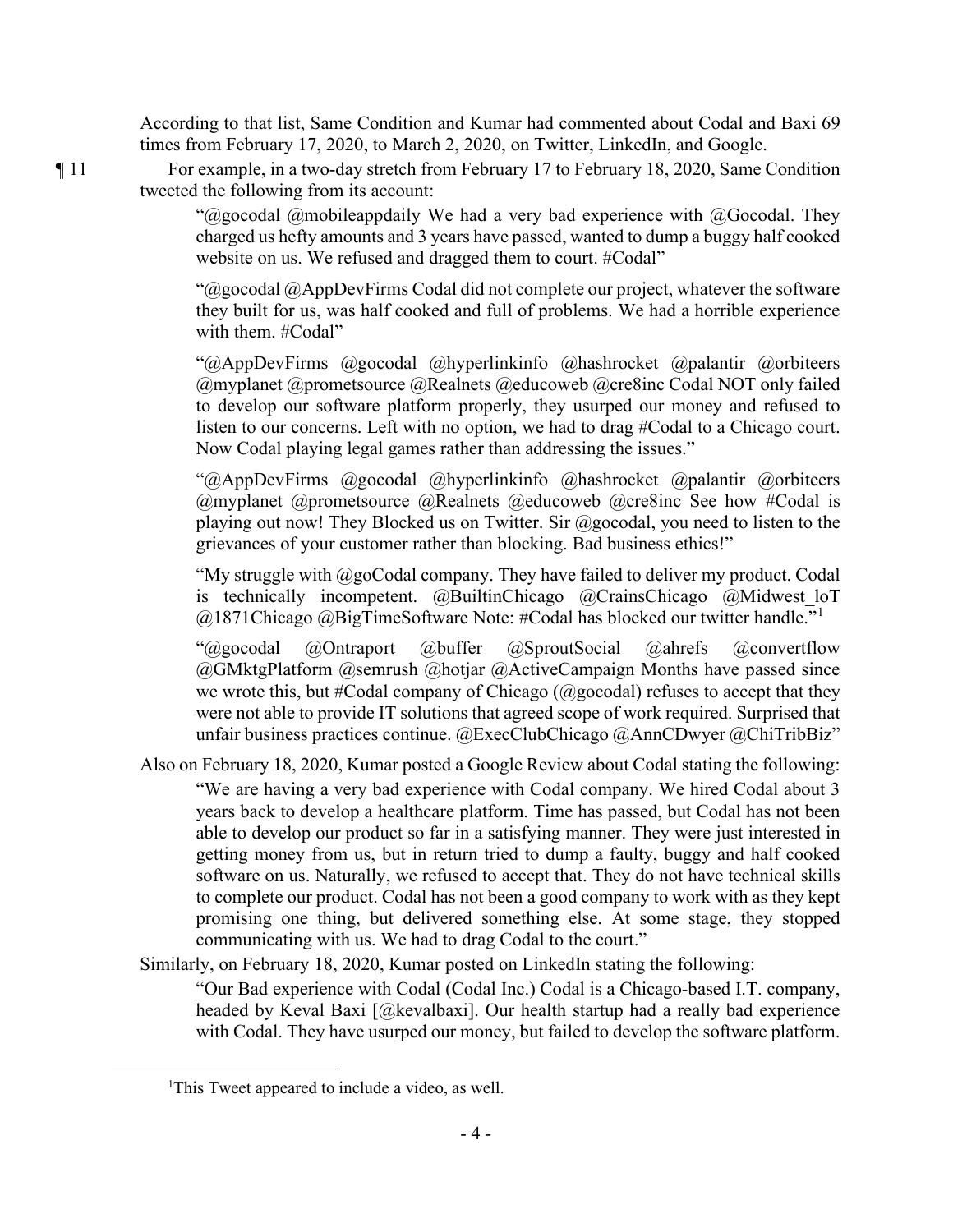Their technical incompetence was such that when things came to a passe, they even tried to dump a half cooked buggy website on us. We refused to accept that. We had to drag Codal to a local Chicago court. Here too, rather than accepting pitfalls and trying to fix them, Codal is playing legal tactics.

I spoke to one of the employees at Codal (and the recording is with us, our attorney will present that in court at appropriate time), and the guy said: 'You are not alone. Codal has played unfairly with some other clients too. They take up the project and when faced with technical roadblocks, they start buying time and become non responsive.'

All that glitters is not gold. Codal is a classical example. Located in downtown office, they look big, but then indulge in unfair business practices. Another company in Chicago area contacted me recently when they came to know about we filing a lawsuit against Codal.

If any other person/firm had similar experience, pl mail@samecondition.com."

¶ 12 On March 24, 2020, the circuit court granted Same Condition and Kumar's motion for an extension of time to answer Codal's requests to admit but did not discuss any of their online posts. Four months later, Codal sought a preliminary injunction against Same Condition and Kumar to prohibit them from harassing Codal and its employees as well as to require them to remove all defamatory content they had posted on social media since the lawsuit began. In the motion, Codal asserted that Same Condition and Kumar had continued posting "harassing and disparaging comments" to Codal's Twitter account and the accounts of Codal's employees. Additionally, Codal stated that they had created a website—codalsucks.blogspot.com wherein Same Condition and Kumar further posted defamatory content about Codal and Baxi.

¶ 13 Codal attached to its motion an updated chronological list of the social media posts and comments from Same Condition and Kumar directed at Codal and Baxi and multiple posts from the blog. In one, titled "Codal Sucks," which was apparently written by Kumar because the post begins "[m]y name is Kumar," the post said that "Codal company and its CEO Keval Baxi are very unethical," that they "did not realize that he and his company essentially bled our start up to death," and that they were "playing tactics" in court. According to the post, "this show[ed] their business values and ethics. Will not an ethical business try to address the client's grievance rather than playing mischief? So, this is Codal for you all to see."

¶ 14 In another post, titled "Codal works with United, Yet Deceived A Start up-Why and How?", the post stated: "Readers familiar with our story must be wondering that Chicagobased Codal company that boasts of working with the giants like United Airlines, Pepsi, Motorola and Quickbooks, how come it dumped and cheated a very small start up enterprise like ours!" Codal also attached an affidavit from Clare Bittourna, one of its employees, who averred that she had answered a question on the website Quora in April 2019. But Bittourna asserted that, in June 2020, Kumar responded to that same question with a "lengthy rant" about Codal and that, later in the day, Kumar posted from Same Condition's Twitter account and tagged Bittourna in the post with her legal given and surname. Bittourna stated that these actions made her feel "extremely uncomfortable." Lastly, Codal attached an affidavit from Baxi, who recounted Kumar's actions and asserted:

> "At this point, I feel as if I am being personally monitored and tracked. As ridiculous as this may sound, having every post, press release, and blog article from my business attacked, our clients being contacted at all hours of the day, and my staff harassed, it is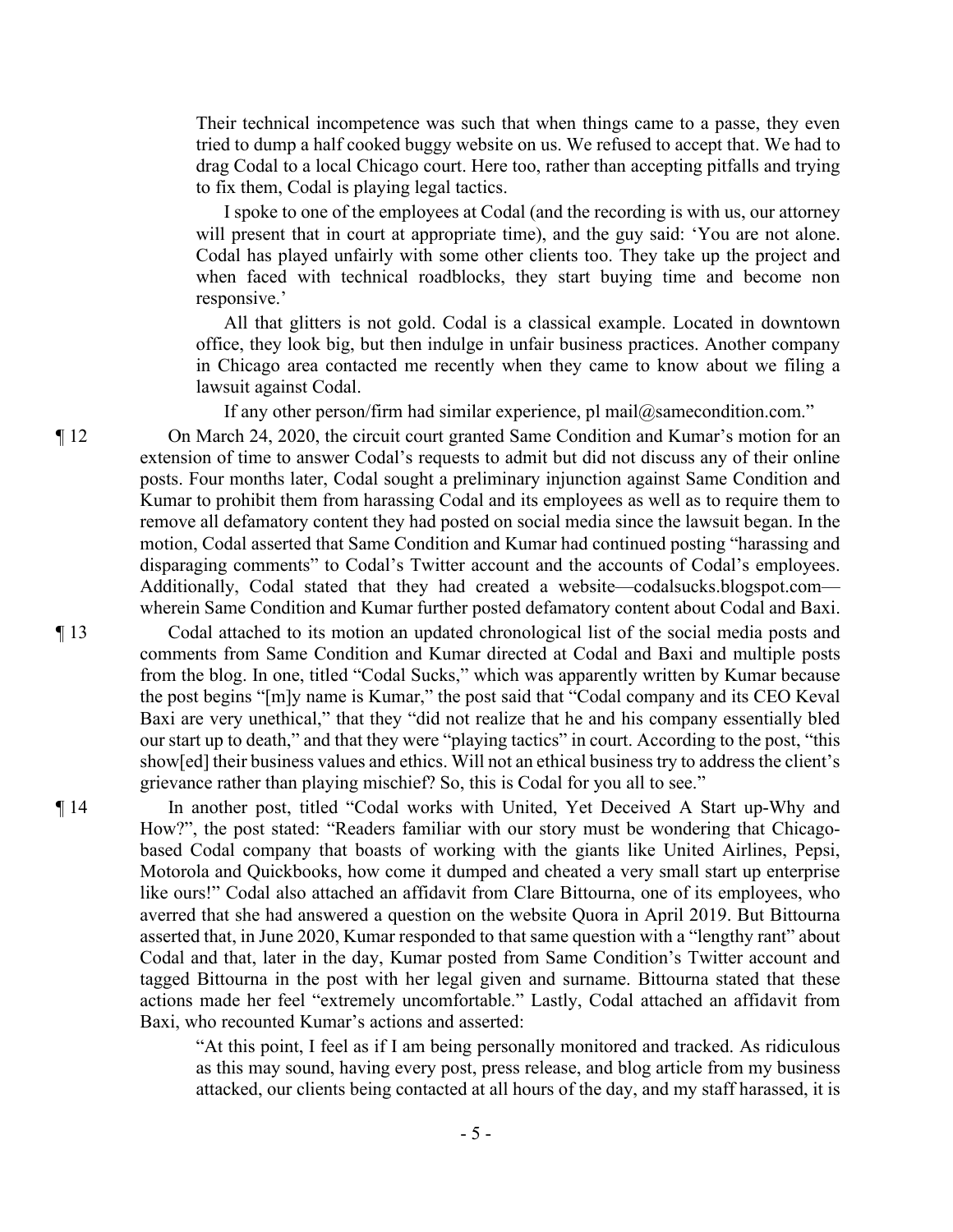not only becoming exhausting to monitor, but it is now moving into the territory of a security concern."

¶ 15 On July 10, 2020, the parties appeared before the circuit court on multiple motions of Codal's, including its motion for a preliminary injunction. Following the hearing, the court struck Codal's motion without prejudice. The hearing was conducted via Zoom videoconference, and there is no report of proceedings in the record on appeal from that hearing. However, Codal claimed in a later filing that, although the court denied its motion, the court nevertheless "instructed" Same Condition and Kumar's attorney "to request that [they] refrain from their defamatory and disparaging practices."

¶ 16 Two weeks later, Codal filed a motion for a temporary restraining order against Same Condition and Kumar to enjoin them from harassing Codal and Codal's employees and from repeating their defamatory, disparaging, and deceptive practices against Codal. In the motion, Codal observed that, in the July 10, 2020, hearing, the circuit court instructed Same Condition and Kumar's attorney to warn Kumar that his behavior would not be tolerated. Yet, according to Codal, no more than two hours later, Kumar posted another defamatory tweet about Codal. In that tweet, a copy of which was attached to Codal's motion, Same Condition, whose Twitter name was now "Startup cheated by Codal," stated: "Credibility is the most important thing in business. Codal may boast of serving big clients like @pepsi, @united, @QuickBooks and  $@$ MotorolaUS, but we know  $@$ gocodal ruined us by eating away our money and leaving us on the street. Codal's CEO @Kevalbaxi! we need justice." The timestamp from the tweet was July 10, 2020, at 4:18 p.m.

¶ 17 On October 2, 2020, the circuit court entered an order that, in part, denied Codal's motion for a temporary restraining order. But in paragraph 6 of that order, the court ordered that "Pursuant to the Court's inherent authority to manage its cases, Counter-Defendant, Same Condition and Munish Kumar, are prohibited from making any additional posts online regarding Codal. This order is final and appealable pursuant to [Illinois Supreme Court Rule 304(a)]." There is no report of proceedings in the record on appeal from that court date and nothing in the record showing the court made any factual findings when prohibiting Same Condition and Kumar in this manner. In the order, the court also granted Codal leave to file second amended counterclaims.

¶ 18 Codal's second amended counterclaims against Same Condition and Kumar now included 10 counts, including the previous 4 counts for defamation *per se*, defamation *per quod*, a violation of the Deceptive Practices Act (815 ILCS 510/1 *et seq.* (West 2018)), and commercial disparagement against Same Condition and Kumar but also added 3 additional counts of defamation *per se* against Kumar and Same Condition. Among Codal's requested relief was a permanent injunction barring Same Condition and Kumar from publishing additional false statements about Codal's performance under their agreement and, generally, Codal's goods, services, and business. Codal attached to its second amended counterclaims an updated chronological list of the social media posts and comments from Same Condition and Kumar directed at Codal and Baxi. Seven posts, all from Same Condition's Twitter account, were posted after the parties' July 10, 2020, hearing. In Same Condition and Kumar's answer to Codal's second amended counterclaims, they admitted the social media posts were genuine but denied that any of the statements were false.

¶ 19 On October 28, 2020, Same Condition and Kumar filed a notice of interlocutory appeal pursuant to Illinois Supreme Court Rule 307(a) (eff. Nov. 1, 2017) to challenge the circuit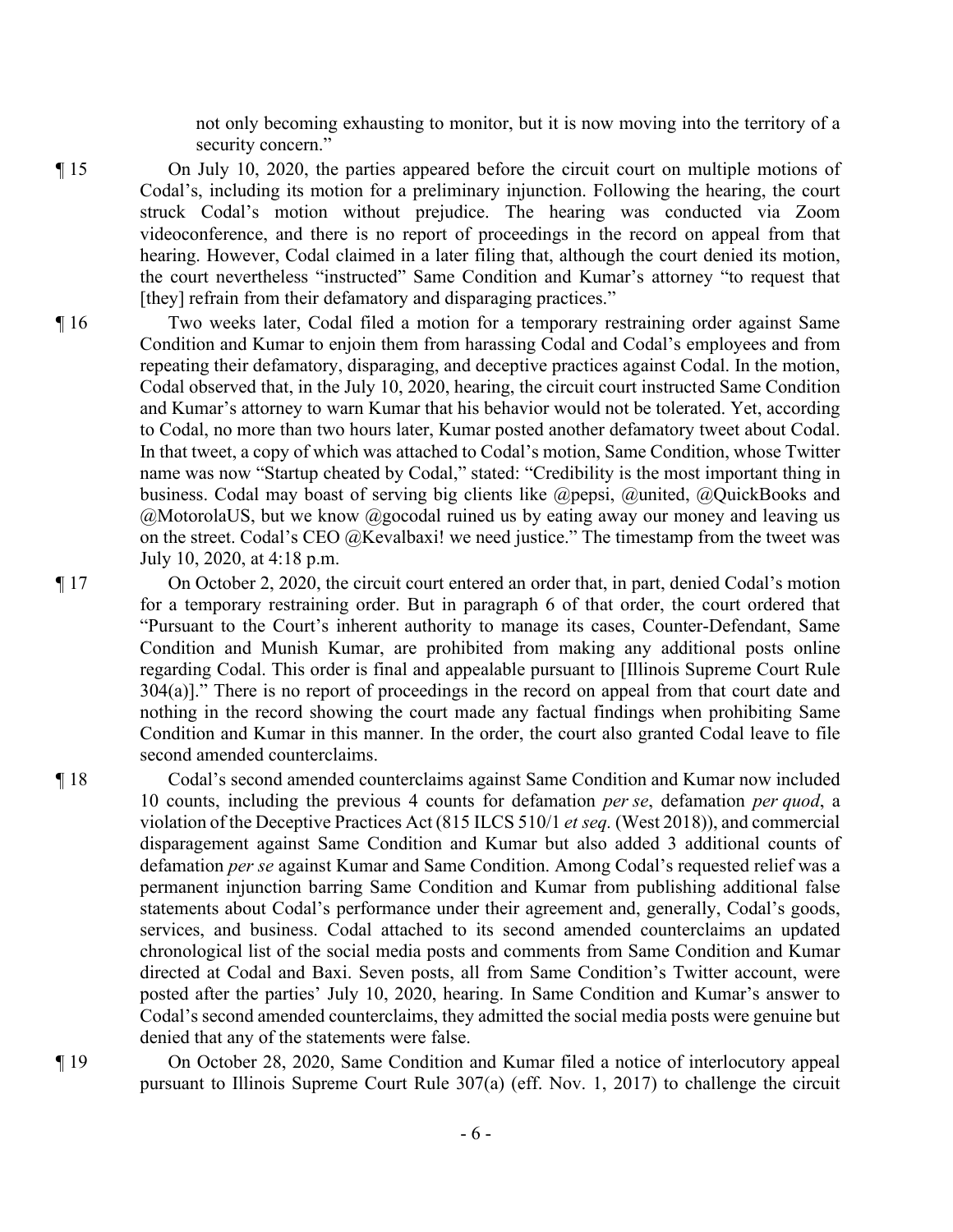court's order that "imposed an injunction" prohibiting them from exercising their right to free speech indefinitely. Although Same Condition and Kumar conceded the court did not technically grant a preliminary injunction, they argued the court's order was the functional equivalent.

### ¶ 20 II. ANALYSIS

## ¶ 21 A. Jurisdiction

¶ 22 Initially, before addressing the merits of Same Condition and Kumar's contention on appeal, we must discuss our jurisdiction. As we just noted, in Same Condition and Kumar's notice of appeal, they appealed pursuant to Rule 307(a). See *id.* Moreover, in the jurisdictional statement of their appellants' brief, they assert that this is an interlocutory appeal as of right pursuant to Rule 307(a)(1) (Ill. S. Ct. R. 307(a)(1) (eff. Nov. 1, 2017)). Under Rule 307(a)(1), an interlocutory appeal as of right may be taken from an order "granting, modifying, refusing, dissolving, or refusing to dissolve or modify an injunction." *Id.* Same Condition and Kumar acknowledge that, in paragraph 6 of the circuit court's order from October 2, 2020, it never used the word " 'injunction,' " but they assert that the order, which enjoined their online speech, is akin to an injunction. And therefore, they posit that the order was immediately appealable under Rule 307(a)(1).

¶ 23 Codal, however, argues that the circuit court did not enter an injunction appealable under Rule 307(a)(1), as the court had denied its request for a preliminary injunction. Rather, Codal posits that the court entered a limited order pursuant to its inherent authority to facilitate the efficient administration of litigation and so that Same Condition and Kumar's conduct did not give rise to additional claims associated with the case. Codal highlights that the court's order expressly stated that it was final and appealable pursuant to Illinois Supreme Court Rule 304(a) (eff. Mar. 8, 2016). As such, Codal posits that jurisdiction in this appeal is pursuant to Rule 304(a), which, in an action involving multiple parties or multiple claims for relief, permits an appeal "taken from a final judgment as to one or more but fewer than all of the parties or claims only if the trial court has made an express written finding that there is no just reason for delaying either enforcement or appeal or both." *Id.* 

 $\P$  24 "To determine what constitutes an appealable injunctive order under Rule 307(a)(1)[,] we look to the substance of the action, not its form." *In re A Minor*, 127 Ill. 2d 247, 260 (1989). "Actions of the circuit court having the force and effect of injunctions are still appealable even if called something else." *Id.* Among other things, an injunctive order demands that a party refrain from doing a specific thing, " 'the most common sort of which operate as a restraint upon the party in the exercise of his real or supposed rights.' " *Id.* at 261 (quoting *Wangelin v. Goe*, 50 Ill. 459, 463 (1869)). However, orders that could be characterized as " 'ministerial' " or " 'administrative,' " such as discovery orders and subpoenas, are not interlocutory orders that are appealable as of right because they regulate procedural aspects of a case. *Id.* at 262. "Such orders may be considered noninjunctive because they did not form part of the power traditionally reserved to courts of equity, but, instead, were part of the inherent power possessed by any court to compel witnesses to appear before it and give testimony." *Id.* These orders "do not affect the relationship of the parties in their everyday activity apart from the litigation, and are therefore distinguishable from traditional forms of injunctive relief." *Id.*

¶ 25 In the present case, the circuit court's order prohibits Same Condition and Kumar from doing a specific thing, *i.e.*, posting online about Codal, which operates as a restraint upon them

- 
-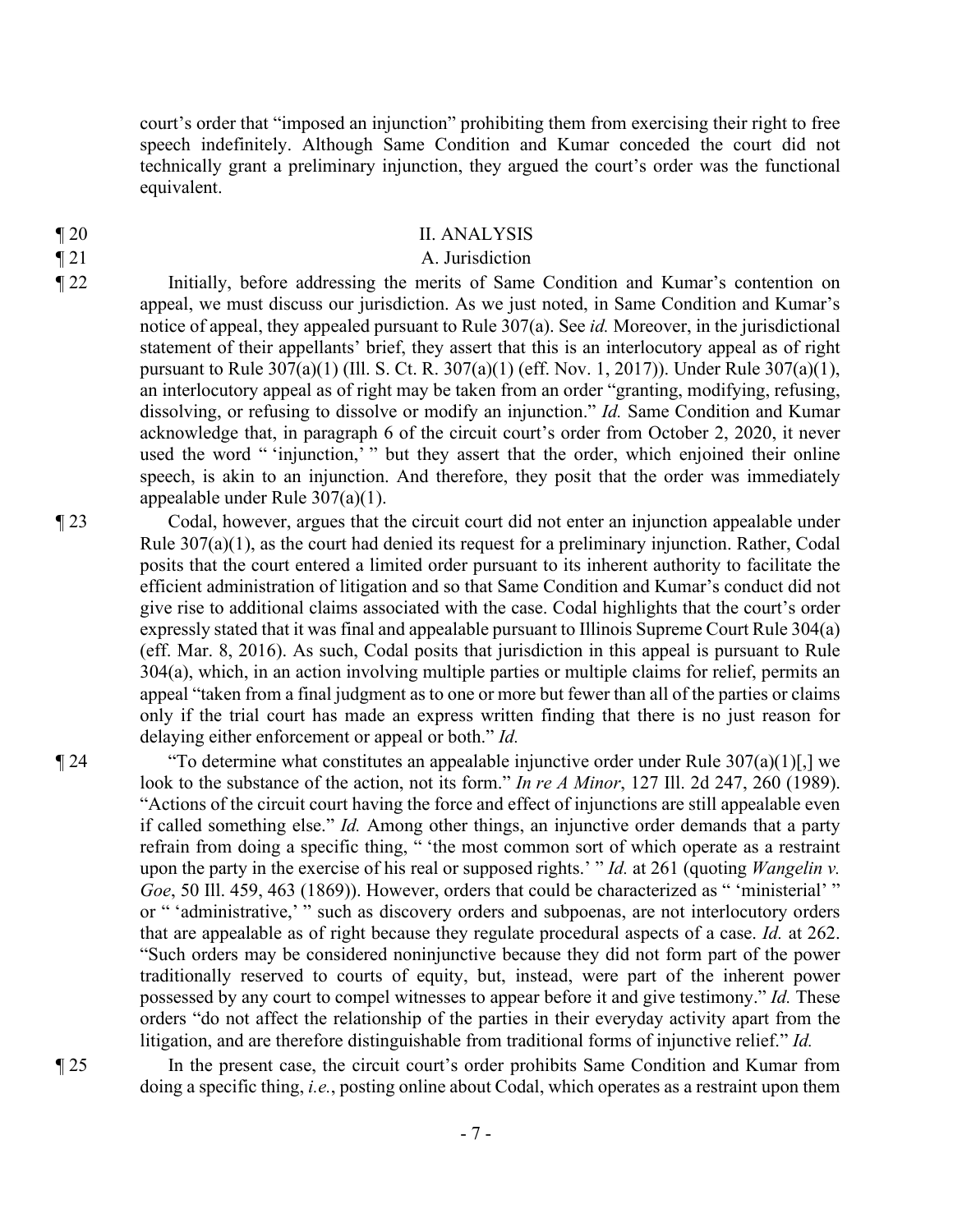in the exercise of their real or supposed first amendment rights. See *id.* at 261, 263 (because the circuit court ordered a newspaper "to refrain from 'doing a particular thing'—from publishing the minor's name," "[t]he order operated as a restraint upon the [newspaper] in the exercise of its first amendment rights, real or imagined" and was appealable under Rule  $307(a)(1)$ ). Furthermore, because the order restricts what Same Condition and Kumar can do online, it affects the relationship of the parties in their everyday activities apart from the litigation. See *id.* at 262. Although the court used Rule 304(a) language in the order, it was substantively injunctive in nature, and consequently, the order was appealable under Rule  $307(a)(1)$ .<sup>2</sup> Practically speaking, however, whether or not we review this case under Rule  $304(a)$  or Rule  $307(a)(1)$ , our scope of review of the appeal remains the same, and we must determine whether the court's order was constitutional.

### ¶ 26 B. The Circuit Court's Order

¶ 27 We now turn to Same Condition and Kumar's contention on appeal that the circuit court's order that prohibits them from posting anything online about Codal constitutes a prior restraint in violation of their right to free speech under the United States and Illinois Constitutions.

¶ 28 The first amendment of the United States Constitution provides in part that "Congress shall make no law \*\*\* abridging the freedom of speech \*\*\*." U.S. Const., amend. I. Despite the first amendment's reference to "Congress," the judiciary is also subject to scrutiny under the first amendment. See *Madsen v. Women's Health Center, Inc.*, 512 U.S. 753, 765-66 (1994). The first amendment applies to the states through the fourteenth amendment (*People v. Austin*, 2019 IL 123910, ¶ 30), and generally, it prohibits "the government from dictating what we see or read or speak or hear." *Ashcroft v. Free Speech Coalition*, 535 U.S. 234, 245 (2002). More specifically, the first amendment precludes the government from " 'restrict[ing] expression because of its message, its ideas, its subject matter, or its content.' " *United States v. Alvarez*, 567 U.S. 709, 716 (2012) (quoting *Ashcroft v. American Civil Liberties Union*, 535 U.S. 564, 573 (2002)).

¶ 29 Article I, section 4, of the Illinois Constitution provides in pertinent part that "[a]ll persons may speak, write and publish freely, being responsible for the abuse of that liberty." Ill. Const. 1970, art. I,  $\S$  4. Although the free speech clause of the first amendment of the United States Constitution and of the Illinois Constitution are similar, our supreme court has concluded that the Illinois Constitution may afford greater free speech rights than its federal counterpart, though not in every situation. *City of Chicago v. Pooh Bah Enterprises, Inc.*, 224 Ill. 2d 390, 446-47 (2006). That is to say, if we find that the circuit court's order in this case is a proper limitation on free speech and thus constitutional under the first amendment, we would then have to analyze the order under the free speech clause of the Illinois Constitution and determine whether, in this case, the Illinois Constitution provides greater free speech rights than the first amendment and barred the order. But we begin with the traditional first amendment principles.

<sup>&</sup>lt;sup>2</sup>We note that, during the briefing stage of this appeal, Same Condition and Kumar sought to file a supplemental brief. In responding to that motion, we observed that the circuit court's order being appealed from contained final and appealable language pursuant to Rule 304(a) and thus should proceed as an appeal under Rule 304(a) rather than being considered an interlocutory appeal under Rule 307(a)(1). However, further research of the record and relevant case law dictates that this appeal proceed under Rule 307(a)(1).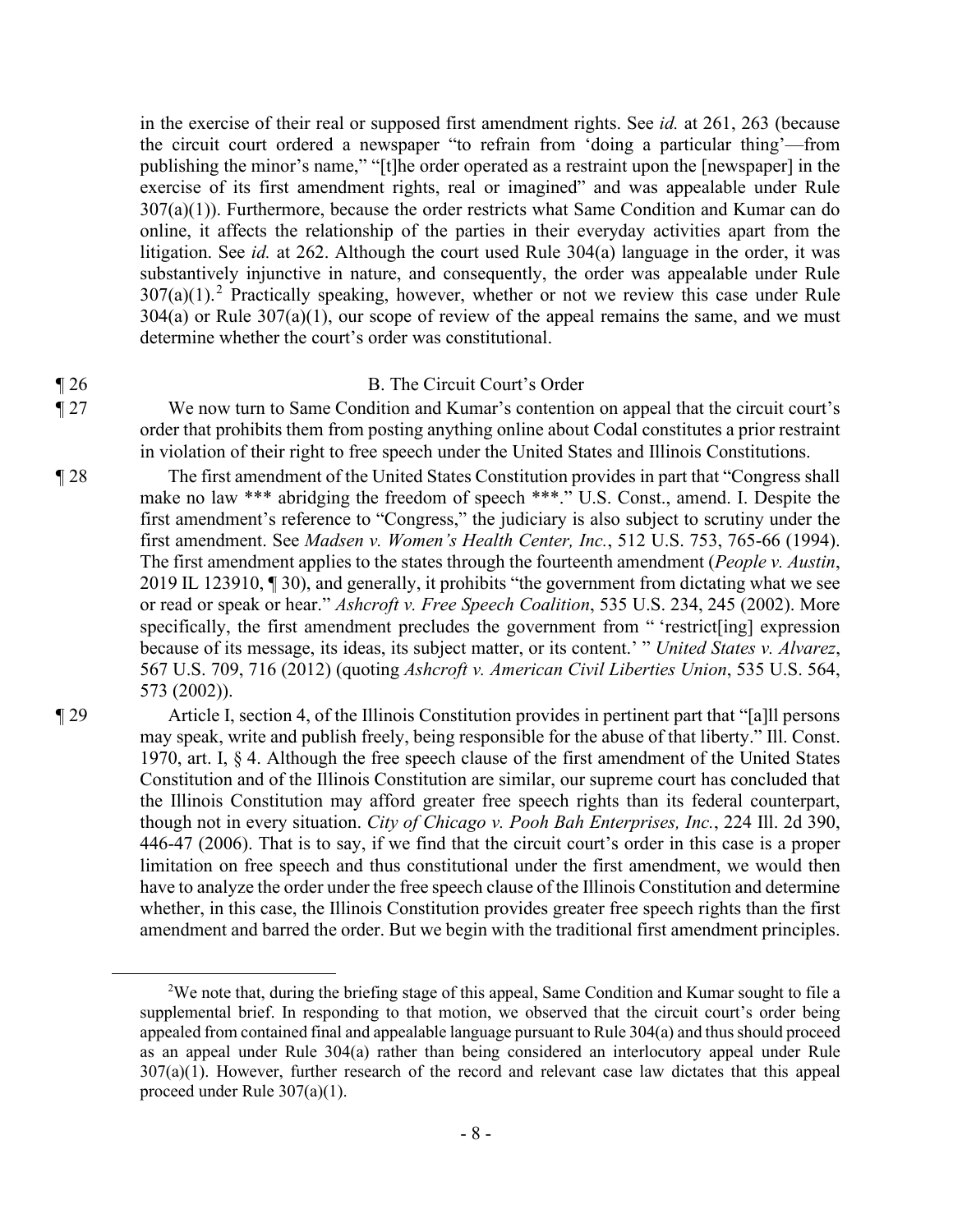¶ 30 This case involves a prior restraint, which is a " 'judicial order[ ] *forbidding* certain communications when issued in advance of the time that such communications are to occur.' " (Emphasis in original.) *Alexander v. United States*, 509 U.S. 544, 550 (1993) (quoting Melville B. Nimmer, Nimmer on Freedom of Speech: A Treatise on the Theory of the First Amendment, § 4.03, p. 4-14 (1984)). We review whether a court-ordered prior restraint is constitutional for an abuse of discretion. *In re J.S.*, 267 Ill. App. 3d 145, 147-48 (1994). Within the context of a pending judicial proceeding, prior restraints "ordinarily refer[ ] to a court order (or statute) that limits the press's freedom to publish information about the proceeding." *In re Jawan S.*, 2018 IL App (1st) 172955, ¶ 56. But there are instances where a court has imposed a prior restraint on a party to the litigation. See *Kemner v. Monsanto Co.*, 112 Ill. 2d 223, 242 (1986) (prohibiting one party in the litigation from communicating with the media about the case); *Flood v. Wilk*, 2019 IL App (1st) 172792, ¶¶ 34-35 (prohibiting a critic of a church from publishing any written communication about the church's employees, staff, and congregants). Prior restraints of speech have long been condemned by courts as "the most serious and the least tolerable infringement on First Amendment rights." *Nebraska Press Ass'n v. Stuart*, 427 U.S. 539, 559 (1976). To this end, while prior restraints are not unconstitutional *per se*, there is a "heavy presumption" against their constitutional validity. (Emphasis omitted.) *Kemner*, 112 Ill. 2d at 243. And the proponent of such a restraint "carries a heavy burden of showing justification for the imposition of such a restraint." *Organization for a Better Austin v. Keefe*, 402 U.S. 415, 419 (1971).

¶ 31 Illustrative is *Keefe*, a seminal case on free speech rights and an individual's right to criticize the business practices of another. In the case, a community organization targeted a real estate broker, who allegedly used racially divisive tactics, by distributing leaflets detailing the broker's practices in Westchester, Illinois, the town in which the broker resided. *Id.* at 415- 17. The broker sought and obtained an injunction that prohibited the organization from passing out pamphlets, leaflets, or other literature of any kind and from picketing anywhere in Westchester. *Id.* at 417. The case reached the United States Supreme Court, who observed an elementary tenet "that in a case of this kind the courts do not concern themselves with the truth or validity of the publication." *Id.* at 418. The Court noted that the organization's activities "plainly intended to influence [the broker's] conduct" and "engaged openly and vigorously in making the public aware of [his] real estate practices." *Id.* at 419. Even though the organization's activities might have been offensive to the broker and others, the Court concluded that "[n]o prior decisions support the claim that the interest of an individual in being free from public criticism of his business practices in pamphlets or leaflets warrants use of the injunctive power of a court." *Id.* Accordingly, the Court held that the injunction violated the first amendment and had to be vacated. *Id.* at 420.

¶ 32 While in the past, the expression of speech occurred predominantly in person, in newspaper, in pamphlet, on television, or on radio, today, the expression of speech lives substantially online through social media platforms such as Twitter, Facebook, and Instagram; video streaming websites such as YouTube; message boards such as Reddit; blogs; and others of the like. Although the flow of communication and speech in this case involves the Internet and social media, the principles of the first amendment remain the same. See *Citizens United v. Federal Election Comm'n*, 558 U.S. 310, 326, 364 (2010) (observing the "[r]apid changes in technology" and "the creative dynamic inherent in the concept of free expression" and concluding that "[c]ourts, too, are bound by the First Amendment" such that "[w]e must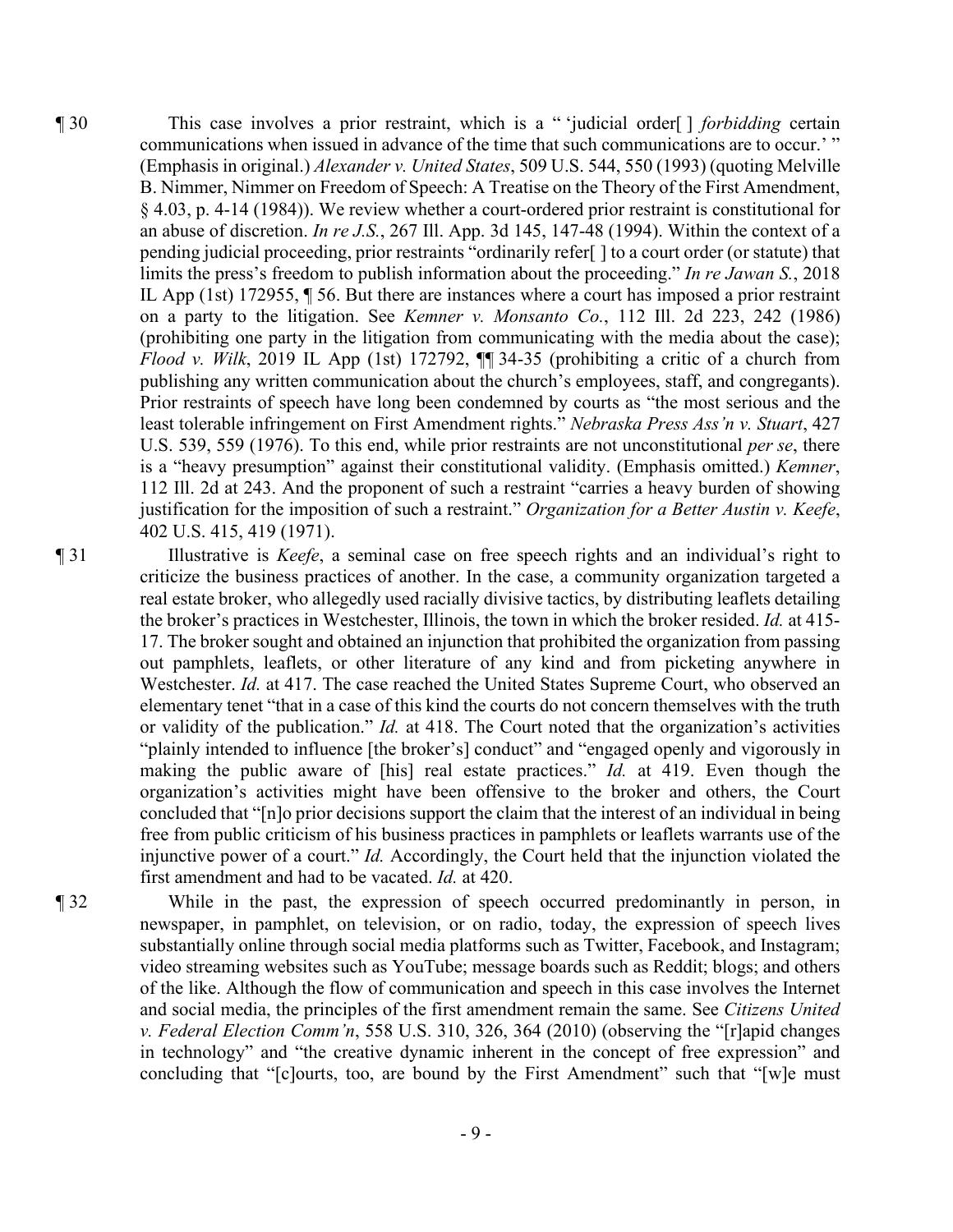decline to draw, and then redraw, constitutional lines based on the particular media or technology used" to disseminate speech); *Reno v. American Civil Liberties Union*, 521 U.S. 844, 870 (1997) (concluding there is "no basis for qualifying the level of First Amendment scrutiny that should be applied to [the Internet]"). When a court orders a prior restraint on speech, our supreme court has concluded that to be constitutional, "the restraint must either contain certain specified procedural safeguards" or it "must fall within one of several narrowly defined exceptions to the doctrine." *In re A Minor*, 127 Ill. 2d at 265.

¶ 33 The first step in analyzing a prior restraint is determining whether the restraint was content based or content neutral. See *Flood*, 2019 IL App (1st) 172792, ¶ 35. A content-based restriction of speech is presumptively unconstitutional and is reviewed under strict scrutiny. *Reed v. Town of Gilbert*, 576 U.S. 155, 163-64 (2015). "Government regulation of speech is content based if" it restricts "particular speech because of the topic discussed or the idea or message expressed." *Id.* at 163. Conversely, a content-neutral restriction of speech limits the time, place, or manner of speech and is reviewed under intermediate scrutiny. *City of Chicago v. Alexander*, 2017 IL 120350, ¶ 66.

¶ 34 In this case, the circuit court's order prohibits Same Condition and Kumar "from making any additional posts online regarding Codal." The court's order clearly intended to regulate the content of Same Condition and Kumar's speech, namely any online speech involving Codal. In other words, in order to determine whether Same Condition and Kumar violated the court's order, one would have to examine the content of their online posting. See *McCullen v. Coakley*, 573 U.S. 464, 479 (2014) (observing that a content-based restriction requires " 'enforcement authorities' to 'examine the content of the message that is conveyed to determine whether' a violation has occurred" (quoting *Federal Communications Comm'n v. League of Women Voters of California*, 468 U.S. 364, 383 (1984))). As such, the court imposed a content-based prohibition on Same Condition and Kumar's speech. See *Bey v. Rasawehr*, 161 Ohio St. 3d 79, 2020-Ohio-3301, 161 N.E.3d 529, ¶¶ 5, 33 (finding that a trial court order that prohibited a party " 'from posting about [the petitioners] on any social media service, website, discussion board, or similar outlet or service' " to be a content-based restriction because "[a] regulation of speech that is 'about' [the petitioners] is necessarily a regulation of the subject matter of that speech").

¶ 35 Although we have concluded that the circuit court ordered a content-based restriction on Same Condition and Kumar's speech, the first amendment nevertheless allows "restrictions upon the content of speech in a few limited areas." *R.A.V. v. City of St. Paul*, 505 U.S. 377, 382-83 (1992). These areas include, among others, restrictions on obscenity, defamation, advocacy intended and likely to incite imminent criminal conduct, speech essential to criminal conduct, fighting words, child pornography, and true threats. *Alvarez*, 567 U.S. at 717. Even though a content-based restriction on speech is permissible for a few recognized categories, the restriction still must survive strict scrutiny (*Flood*, 2019 IL App (1st) 172792, ¶¶ 36, 43), meaning it must be "necessary to serve a compelling governmental interest and narrowly drawn to achieve that end." *People v. Jones*, 188 Ill. 2d 352, 358 (1999). In other words, the contentbased restriction must be "the least restrictive means consistent with the attainment of its goal." *In re D.W.*, 214 Ill. 2d 289, 310 (2005).

¶ 36 In the present case, assuming *arguendo* that there is a compelling government interest in prohibiting Same Condition and Kumar from posting online about Codal, the circuit court's blanket order that they indefinitely refrain from making any additional posts online about

 $-10-$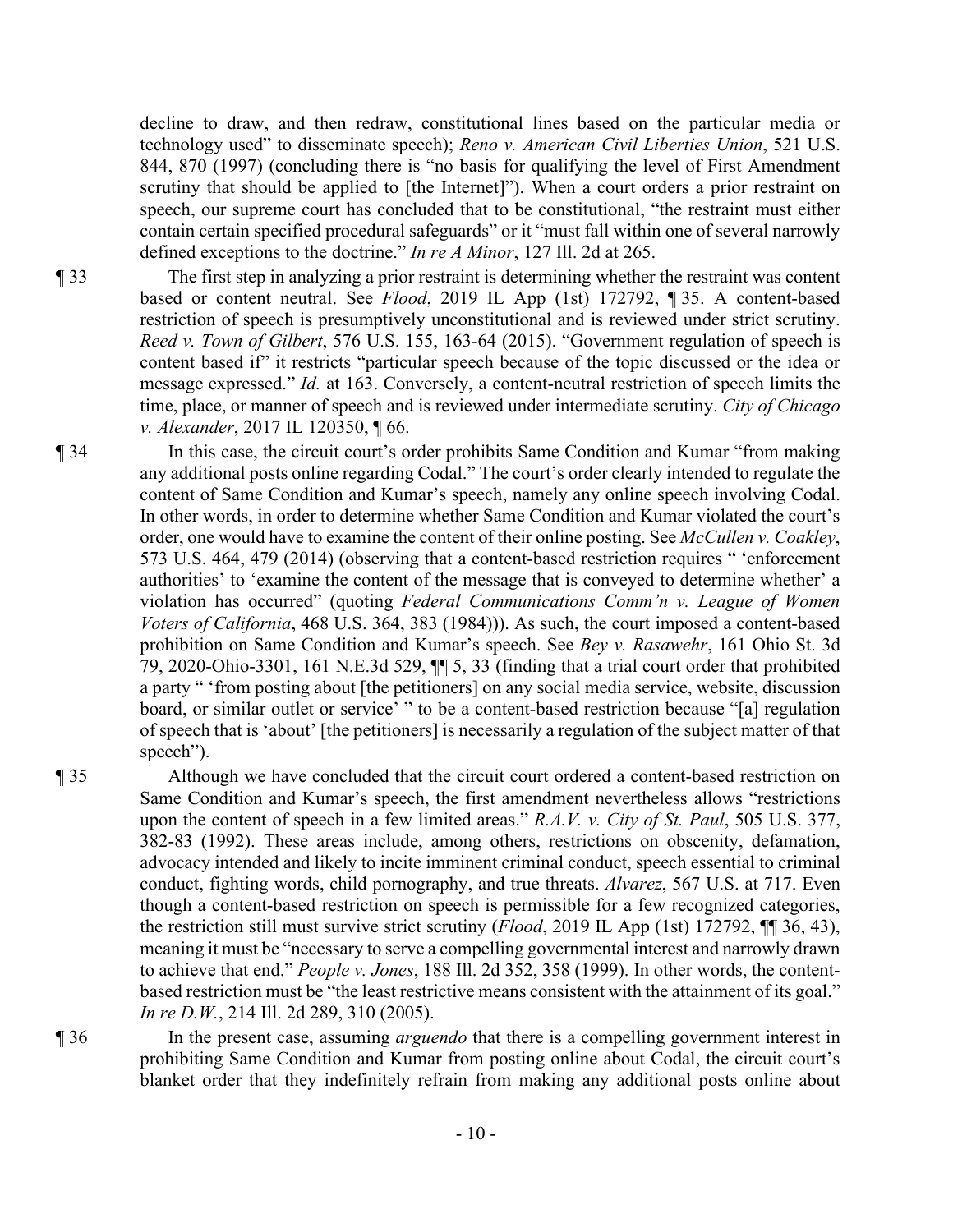Codal was not narrowly tailored to achieve that interest. There is no doubt from Codal's vantage point that Same Condition and Kumar engaged in a relentless and obnoxious social media campaign against it and Baxi on various platforms, where they not only vocalized their criticisms to the whole world about Codal but also tagged other accounts such as Crain's Chicago Business and the Chicago Tribune's business news account. Yet, as upsetting as these posts were to Codal and Baxi, a court may not enjoin a party from criticizing others "even though [they] find[ ] that criticism distressing." *Flood*, 2019 IL App (1st) 172792, ¶ 42. As this court observed in *Flood*, a business owner could be distressed by an individual complaining about the business's environmental pollution, fearing that such criticism could lead to the business losing money. *Id.* "However, that does not permit the legislature or a court to silence his critics." *Id.*

¶ 37 In *Flood*, this court addressed the constitutionality of a circuit court stalking no-contact order that a pastor of a church obtained against an individual who had made repeated unwanted appearances at the church and repeatedly passed out disparaging leaflets around the church. *Id.*  ¶¶ 1-5. As part of the no-contact order, the court prohibited the individual from " 'communicating, publishing or communicating in any form any writing naming or regarding [the pastor], his family, or any employee, staff or member of the [pastor's church] congregation.' " *Id.*  $\P$  24. This court concluded that the restriction was content based and observed that it thus was presumptively invalid. *Id.* ¶ 35. We then found that:

> "An injunction that prohibits respondent from writing anything at all about his pastor or any other member of his church congregation—whether flattering or unflattering, fact or opinion, innocuous or significant, and regardless of the medium of communication—certainly would not be that rare case that survives strict scrutiny. It is all but impossible to imagine a factual record that would justify this blanket restriction on respondent's speech." *Id.*

This court therefore held that this part of the no-contact order violated the church critic's first amendment right to free speech, and accordingly, we vacated that part of the order. *Id.* ¶ 46.

- ¶ 38 Like *Flood*, the circuit court's order in the present case operates as a blanket content-based prior restraint on Same Condition and Kumar's online activity insofar as it relates to Codal, and therefore, there is a heavy presumption that it is unconstitutional. See *Reed*, 576 U.S. at 163-64; *Kemner*, 112 Ill. 2d at 243. In attempting to rebut this heavy presumption, Codal has presented several arguments as to why the restriction is necessary, including that it is needed to ensure an expedient judicial process by preventing additional posts that could result in further claims by against Same Condition and Kumar. As Codal notes in its brief, Same Condition and Kumar's posts were the basis for many of its counterclaims—the most common cause being defamation—the common theme of which was that Same Condition and Kumar's social media posts contained false statements that injured Codal's business and reputation.
- ¶ 39 Generally, defamatory statements are not constitutionally protected. See *Alvarez*, 567 U.S. at 717. But see *Hadley v. Doe*, 2015 IL 118000, ¶ 33 (discussing narrow exceptions). Despite this, the general rule is that an injunction is "not available to prevent actual or threatened publications of a defamatory character." *Montgomery Ward & Co. v. United Retail, Wholesale & Department Store Employees of America, C.I.O.*, 400 Ill. 38, 42 (1948). This general principle of law holds true even if the allegedly defamatory statements could cause a business to suffer financially because "[t]he private litigants' interest in protecting their vanity or their commercial self-interest simply does not qualify as grounds for imposing a prior restraint."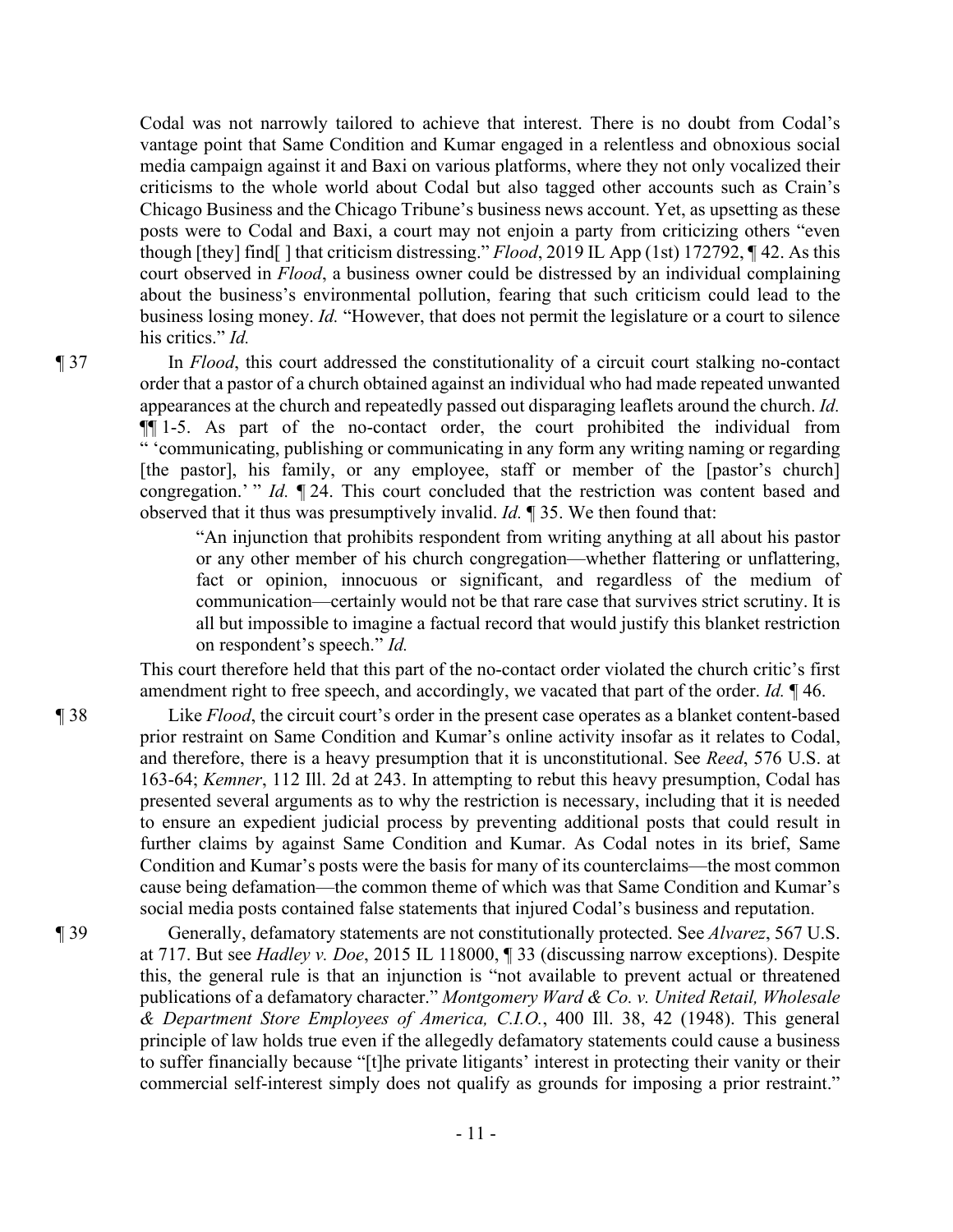*Procter & Gamble Co. v. Bankers Trust Co.*, 78 F.3d 219, 225 (6th Cir. 1996). The ordinary recourse for the publication of defamatory statements is not a prior restraint but rather civil or criminal proceedings. See *CBS, Inc. v. Davis*, 510 U.S. 1315, 1318 (1994) ("Subsequent civil or criminal proceedings, rather than prior restraints, ordinarily are the appropriate sanction for calculated defamation or other misdeeds in the First Amendment context."). And indeed, Codal is pursuing claims in civil court to redress the alleged defamatory statements made by Same Condition and Kumar.

¶ 40 Despite these general principles, there are very limited exceptions in which an injunction is available to prevent actual or threatened publications of defamation. In *Montgomery Ward*, 400 Ill. at 47-48, our supreme court highlighted two of them. One exception was so-called "trade libel" involving a business defaming the character of a competitor's business, the essence of which "requires some statement of a competitor or business rival, which will take away business and give it to another." *Id.* at 51. The other exception involved " 'constructive coercion' " or " 'effect of force words,' " which involved picketing by labor unions aimed at physically and morally coercing their employers' actions. *Id.* at 47-48. Neither of these exceptions apply, and in particular, the trade libel exception does not apply because there is no evidence that Same Condition and Codal are business competitors. Rather, just the opposite, Codal was in the business of systems integration, information technology consulting and systems development, whereas Same Condition was a start-up creating a web-based, medical patient-centered software application who relied on software development by Codal. And perhaps just as importantly, insofar as the record on appeal shows, the circuit court never made any findings that Same Condition and Kumar's conduct fell within one of these limited exceptions. See *id.* at 45; *Flood*, 2019 IL App (1st) 172792, ¶ 37. With no applicable exceptions to the rule that an injunction is unavailable to prevent actual or threatened publications of defamatory statements, the mere fact that Same Condition and Kumar's further online posting about Codal could lead to additional defamation-like claims by Codal did not justify the court's blanket prohibition of Same Condition and Kumar's online speech in this case.

¶ 41 But imagine this case's procedural posture was different, and the circuit court's injunctive order occurred after a trial on the merits and a judicial determination that Same Condition and Kumar's conduct was defamatory. Could the court then enjoin them from further online speech about Codal? Imagine a scenario where Individual A says that Individual B never graduated from Harvard. Individual B sues Individual A for defamation and wins after a judicial determination that Individual B did graduate from Harvard. A court-ordered prior restraint that Individual A can no longer say in any medium that Individual B never graduated from Harvard could potentially pass constitutional muster. Otherwise, an absurd scenario could follow whereby Individual A could repeat his defamation, forcing Individual B into a never-ending cycle of litigation over the defamatory statements. In this scenario, some remedy beyond suing for defamation might be necessary to deter such a defamer. See *McCarthy v. Fuller*, 810 F.3d 456, 462 (7th Cir. 2015) (observing the problem with a rule that defamation can never be enjoined "is that it would make an impecunious defamer undeterrable").

¶ 42 But there is an important difference between a prior restraint as a preventative measure before trial, as occurred in this case, and a prior restraint as a posttrial remedy to prevent the repetition of statements judicially adjudicated to be defamatory. See *Hill v. Petrotech Resources Corp.*, 325 S.W.3d 302, 313 (Ky. 2010); *Balboa Island Village Inn, Inc. v. Lemen*,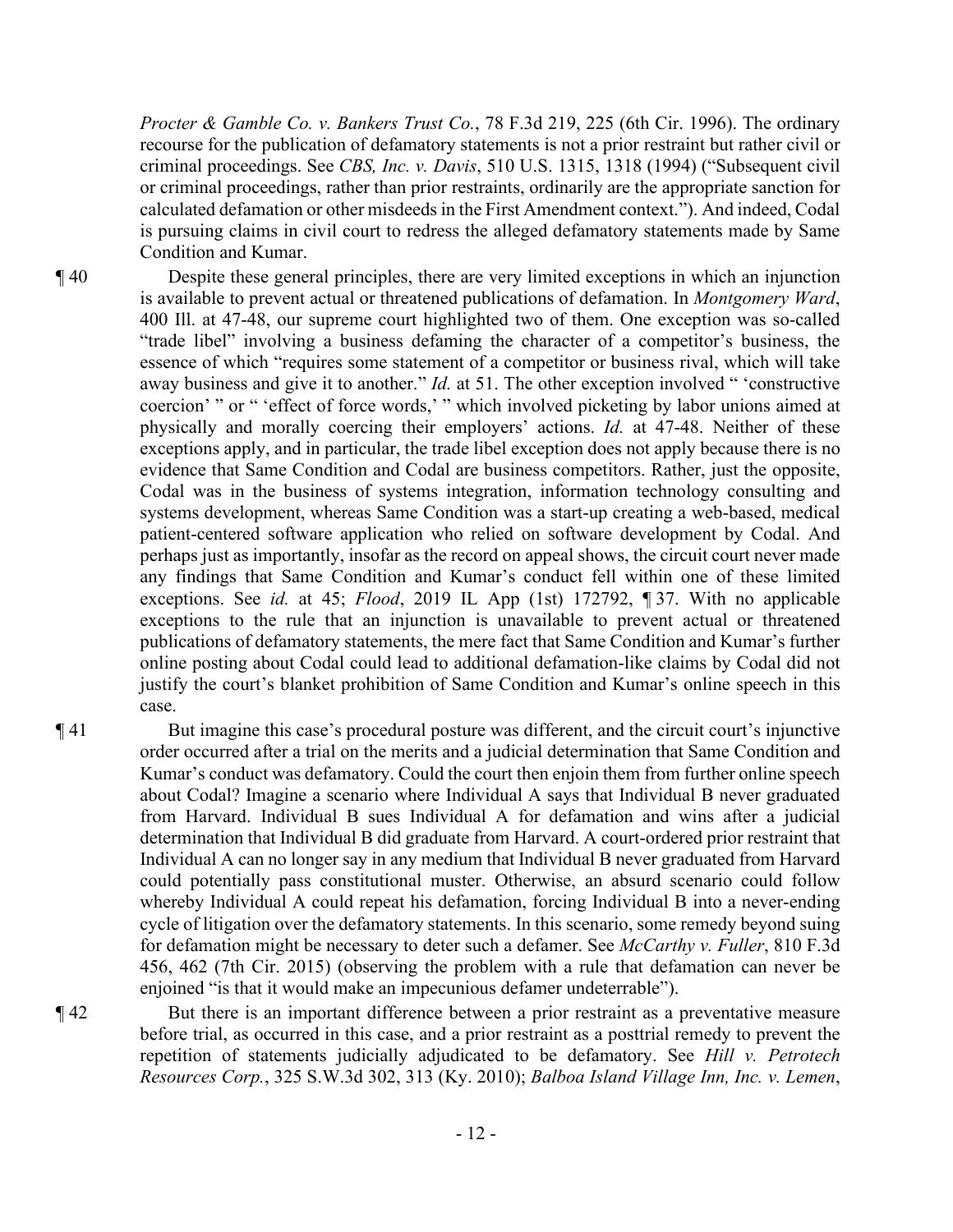156 P.3d 339, 349 (Cal. 2007). As a posttrial remedy to prevent the repetition of statements judicially adjudicated to be defamatory, this necessarily means that the statements have already been found to be defamatory and thus are not constitutionally protected. See *Alvarez*, 567 U.S. at 717; *Beauharnais v. Illinois*, 343 U.S. 250, 266 (1952). "The special vice of a prior restraint is that communication will be suppressed, either directly or by inducing excessive caution in the speaker, before an adequate determination that it is unprotected by the First Amendment." *Pittsburgh Press Co. v. Pittsburgh Comm'n on Human Relations*, 413 U.S. 376, 390 (1973). And so, multiple courts have concluded that a court may constitutionally enjoin defamation but only the repetition of speech already adjudicated to be defamatory. See *Bey*, 2020-Ohio-3301, ¶ 44 (holding that "a court may enjoin the future publication of allegedly defamatory statements based on their content" constitutionally under the first amendment but "there must first be a judicial determination that the subject statements were in fact defamatory"); *Hill*, 325 S.W.3d at 313 (holding that "an injunction against false, defamatory speech" is constitutional under the Kentucky constitution "but only upon a final judicial determination that the speech is false"); *Balboa Island*, 156 P.3d at 349 (holding that "an injunction prohibiting the defendant from repeating the statements determined to be defamatory" is constitutional under the first amendment and the California Constitution "following a trial at which it is determined that the defendant defamed the plaintiff").

¶ 43 But not everyone agrees that an injunction to bar the repetition of speech already adjudicated to be defamatory is constitutional. See *Kinney v. Barnes*, 443 S.W.3d 87, 99 (Tex. 2014) (holding that "injunctions against future speech following an adjudication of defamation" are unconstitutional under the Texas Constitution and observing "a legally cogent division between mandatory injunctions calling for the removal of speech that has been adjudicated defamatory and prohibitive injunctions disallowing its repetition" as "[t]he latter impermissibly chills protected speech; the former does not"); see also *Sindi v. El-Moslimany*, 896 F.3d 1, 30-35 (1st Cir. 2018) (expressing skepticism that, but ultimately not answering if, a court could constitutionally enjoin the repetition of statements judicially adjudicated to be defamatory); *Fuller*, 810 F.3d at 464-66 (Sykes, J., concurring) (expressing deep skepticism that a court could constitutionally enjoin the repetition of statements judicially adjudicated to be defamatory). Indeed, there are many problems with attempting to craft a narrow, permanent injunction to prohibit the repetition of statements judicially adjudicated to be defamatory. See, *e.g.*, *Sindi*, 896 F.3d at 33 (observing the challenges with "[a]n injunction that prevents in perpetuity the utterance of particular words and phrases after a defamation trial" because "[b]y its very nature, defamation is an inherently contextual tort"); *Oakley, Inc. v. McWilliams*, 879 F. Supp. 2d 1087, 1091 (C.D. Cal. 2012) ("Here, for instance, Plaintiffs seek to enjoin McWilliams from stating that Plaintiffs 'sent thugs, Blackwater operatives, or military special forces to intimidate him.' But this injunction would be worthless if McWilliams could instead simply claim that Plaintiffs had hired the mafia or a street gang to threaten him."); *Kinney*, 443 S.W.3d at 98 ("[g]iven the inherently contextual nature of defamatory speech, even the most narrowly crafted of injunctions risks enjoining protected speech because the same statement made at a different time and in a different context may no longer be actionable," as "[u]ntrue statements may later become true").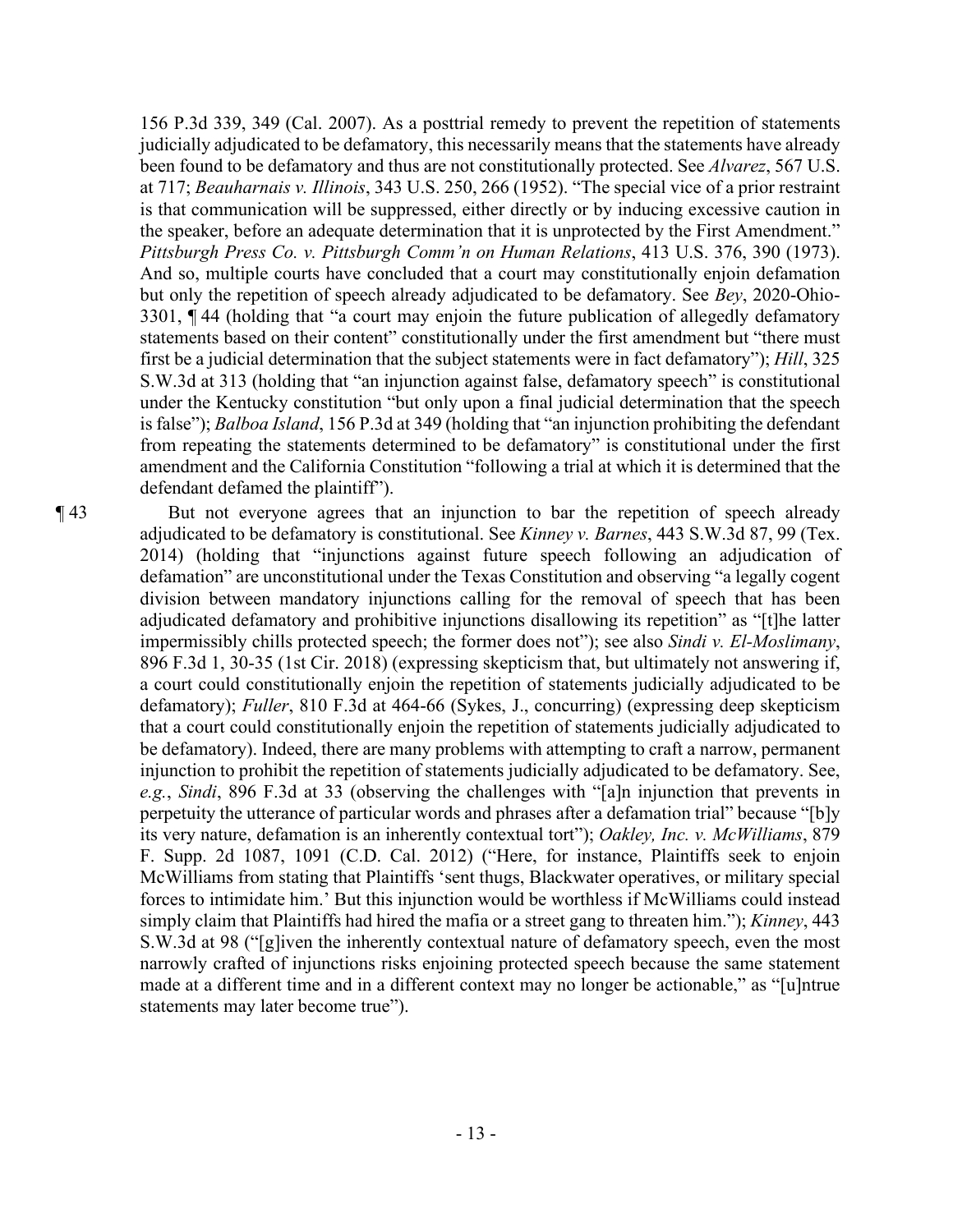¶ 44 The United States Supreme Court has never addressed this precise issue (see *Kinney*, 443 S.W.3d at 94), and we are likewise unaware of an Illinois case addressing this precise issue.<sup>3</sup> Although there is an open question about the constitutional validity of a posttrial injunction barring the repetition of statements judicially adjudicated to be defamatory, the present case only concerns a prior restraint used as a preventative measure before trial, where there has been no judicial determination that any of Same Condition and Kumar's past statements are defamatory. In such cases, the right to free speech trumps allegations that statements are defamatory. See *Southeastern Promotions, Ltd. v. Conrad*, 420 U.S. 546, 559 (1975) ("[A] free society prefers to punish the few who abuse rights of speech after they break the law than to throttle them and all others beforehand." (Emphasis omitted.)). As conceded by Codal, when the circuit court entered its injunctive order against Same Condition and Kumar, it had not addressed the truth or falsity of their online posts. As such, there was no basis for the circuit court to enter such a blanket order prohibiting Same Condition and Kumar from any further online postings about Codal based only on allegations of defamation, commercial disparagement, and the like.

¶ 45 We recognize the constitutionality of posttrial prior restraints are not at issue in this case. However, we highlighted the difference between them and pretrial prior restraints to underscore the constitutional infirmity of a court order prohibiting further speech by a party or parties to litigation based only on allegations of defamation and because Codal has requested such relief in its counterclaims.

¶ 46 In addition to Codal's claim that the circuit court's order barring Same Condition and Kumar from further posting online about it was necessary to avoid further defamation-like claims, Codal also observes that the posts have caused its clients and employees to question their continued association with the company. To this end, Codal asserts that, in the event the litigation proceeds to a trial on the breach of contract and defamation claims, these individuals may be asked to testify as fact witnesses. And Codal argues that Same Condition and Kumar's posts have the demonstrated effect of intimidating these potential trial witnesses. As previously discussed, content-based restrictions of speech may be constitutional to prohibit the expression of speech such as that integral to criminal conduct. *Alvarez*, 567 U.S. at 717. Codal's argument implies that Same Condition and Kumar's online posts were speech integral to criminal conduct, *i.e.*, witness intimidation and harassment. See 720 ILCS 5/32-4(b) (West 2018) (describing the offense of witness harassment).

¶ 47 Even if it could be argued that Same Condition and Kumar's posts have the consequence of intimidating potential trial witnesses, there are multiple issues with this argument. First, as with the posts being potentially defamatory, there has been no judicial determination to this effect yet. See *Flood*, 2019 IL App (1st) 172792, ¶ 39 (rejecting that a church critic's speech was integral to criminal conduct where, in part, the circuit court made no express findings on the matter). And second, merely because past posts could have had that consequence, that is not a justification to suppress *all* future speech by Same Condition and Kumar about Codal. "Ordinarily, the State's constitutionally permissible interests are adequately served by criminal penalties imposed after freedom to speak has been so grossly abused that its immunity is

<sup>3</sup> The United States Supreme Court almost did address this issue when it granted *certiorari* in *Tory v. Cochran*, 544 U.S. 734 (2005), but the death of one of the parties obviated the Court from resolving the issue.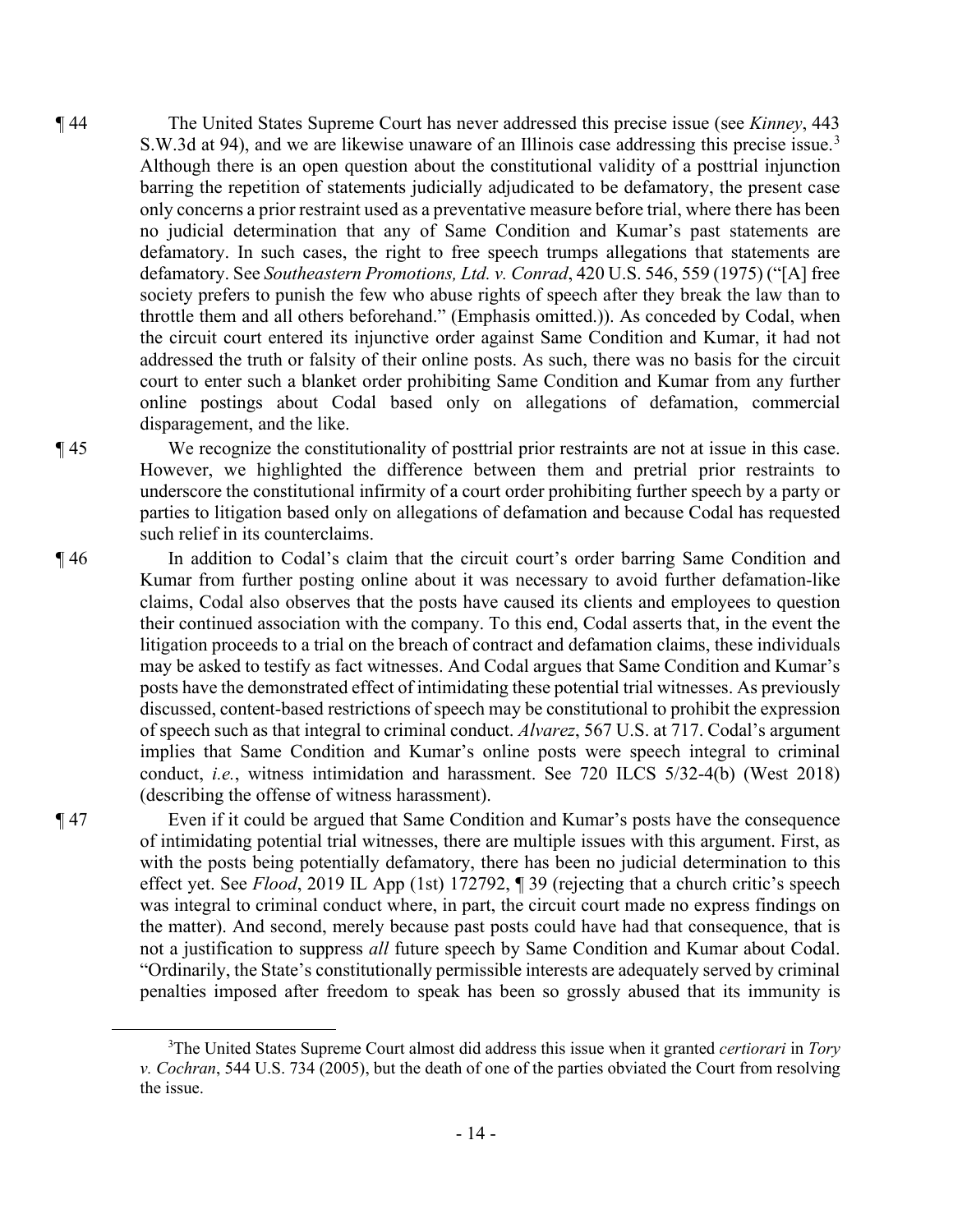breached." *Carroll v. President & Commissioners of Princess Anne*, 393 U.S. 175, 180-81 (1968). The fact that Same Condition and Kumar's postings could intimidate potential trial witnesses does not justify the court's blanket restriction of their speech in this case.

¶ 48 Codal lastly posits that the circuit court's order is proper where the court used its inherent authority to manage its cases with the intent of protecting the parties' right to a fair trial. A party's right to a fair trial is guaranteed by the due process clause of the fourteenth amendment. *Kemner*, 112 Ill. 2d at 244. And occasionally, one party's right to free speech may conflict with another party's right to a fair trial. See *id.* When these two constitutional guarantees collide, the right to free speech occasionally must yield to the right of a fair trial. See *Pennekamp v. Florida*, 328 U.S. 331, 347 (1946) ("Freedom of discussion should be given the widest range compatible with the essential requirement of the fair and orderly administration of justice."). In order to balance these occasionally competing interests, the circuit court

> "can restrain parties and their attorneys from making extrajudicial comments about a pending civil trial *only* if the record contains sufficient specific findings by the trial court establishing that the parties' and their attorneys' conduct poses a *clear and present danger or a serious and imminent threat to the fairness and integrity of the trial*." (Emphases in original.) *Kemner*, 112 Ill. 2d at 244.

But "any restraining order which denies parties and counsel their first amendment rights in the interest of a fair trial must be neither vague nor overbroad." *Id.* 

¶ 49 Here, insofar as the record on appeal shows, the circuit court never made any specific findings that Same Condition and Kumar's conduct posed a clear and present danger or serious and imminent threat to the fairness and integrity of the parties' trial. See *id.* But just as important, the court's blanket order prohibiting any online posting by Same Condition and Kumar about Codal is clearly overbroad. See *id.* It is conceivable that the court could fashion a narrow and limited injunction with respect to Same Condition and Kumar's speech about the current litigation that could pass constitutional muster. See *id.* But the court's order as stated clearly does not, given that it prohibits speech not yet adjudicated to be not constitutionally protected and prohibits speech that eminently would be constitutionally protected, such as (though doubtful based on the parties' current relationship) something flattering and complimentary about Codal.

¶ 50 In *Keefe*, 402 U.S. at 419, the Supreme Court found that "[n]o prior decisions support the claim that the interest of an individual in being free from public criticism of his business practices in pamphlets or leaflets warrants use of the injunctive power of a court." Technology has enabled our society to move on from pamphlets and leaflets to tweets, Facebook, Instagram and LinkedIn posts, and Google and Yelp reviews. But the basic principles of the first amendment remain the same that a content-based prior restraint must use "the least restrictive means consistent with the attainment of its goal" (*In re D.W.*, 214 Ill. 2d at 310), and the injunctive power of the judiciary cannot be used to silence critics of the business practices of another (see *Keefe*, 402 U.S. at 419). In light of the above, the blanket prior restraint imposed by the circuit court on Same Condition and Kumar's speech is clearly not the least restrictive means possible, and therefore, the court's order violates Same Condition and Kumar's right to free speech and is unconstitutional. Consequently, the court abused its discretion in imposing the prior restraint on Same Condition and Kumar's speech, and paragraph 6 of the court's order from October 2, 2020, must be vacated.